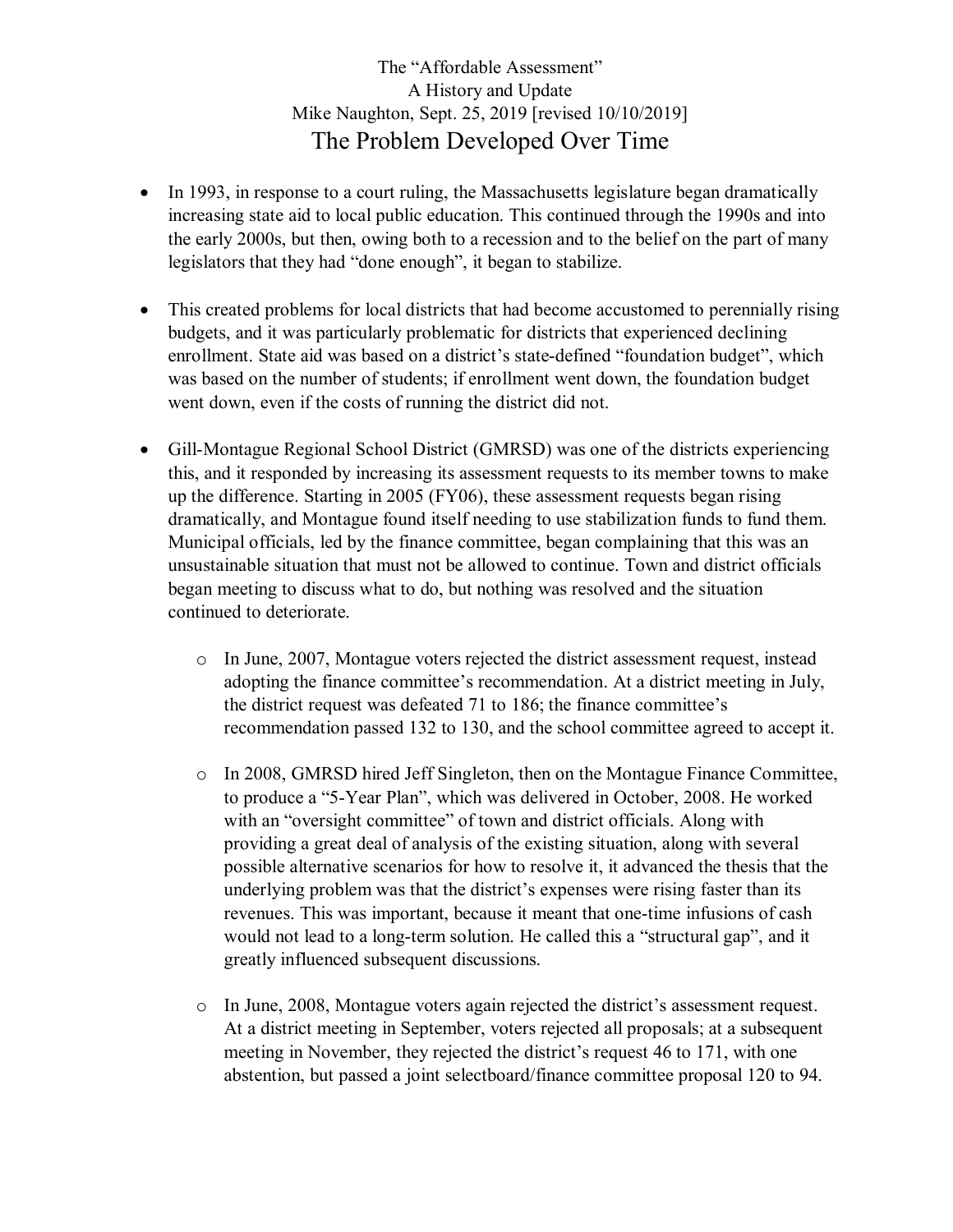The "Affordable Assessment" A History and Update Mike Naughton, Sept. 25, 2019 [revised 10/10/2019] The school committee subsequently rejected that result, and the state assumed fiscal control.

- $\circ$  In June 2009, Montague voters again rejected the district's request. At a district meeting in September, the district's request was amended to match the Montague finance committee's proposal, and the amended motion passed 61 to 33. The school committee again declined to accept the result and chose to continue with the "1/12" budget set by the Commissioner of Education. The state remained in fiscal control of the district. This result was welcomed by some in the community, who felt that it was necessary to "keep the state at the table" since their help was needed to find a sustainable solution.
- During this period, the district was also dealing with DESE on resolving academic performance and governance issues.
- Relations between the district and the towns were poor. Many district officials believed that townspeople did not sufficiently value or support education, and many town officials believed that district officials did not adequately comprehend or appreciate the realities of their own and the towns' financial situations. To simplify, the district felt that the towns "never offered enough", and the towns felt that the district "always asked for too much".

# The Beginning of a Solution

- In early 2010, some town and district officials decided to try to do something to break what was seeming to be a never-ending impasse. Members of the selectboards and finance committees of Gill and Montague, along with school committee members and administrators, began meeting regularly with state representatives and DESE officials. This became known as the "oversight group"
- Discussions established a consensus that funding the local schools adequately and sustainably was a common problem, one shared by the towns, the district, and the state equally. All parties had an interest in having an educationally strong, financially sound school district, and no one would benefit from either a failing school system or a bankrupt community.
- The group also decided that it was too big and unwieldy to work effectively on finding a solution, and Tupper Brown, of the Gill Finance Committee, suggested forming a smaller "technical panel" to work on a proposal to bring back to the larger group. He, Jeff Singleton, Mike Naughton, and Carl Ladd, who had recently become the GMRSD superintendent, volunteered, and the panel was formed.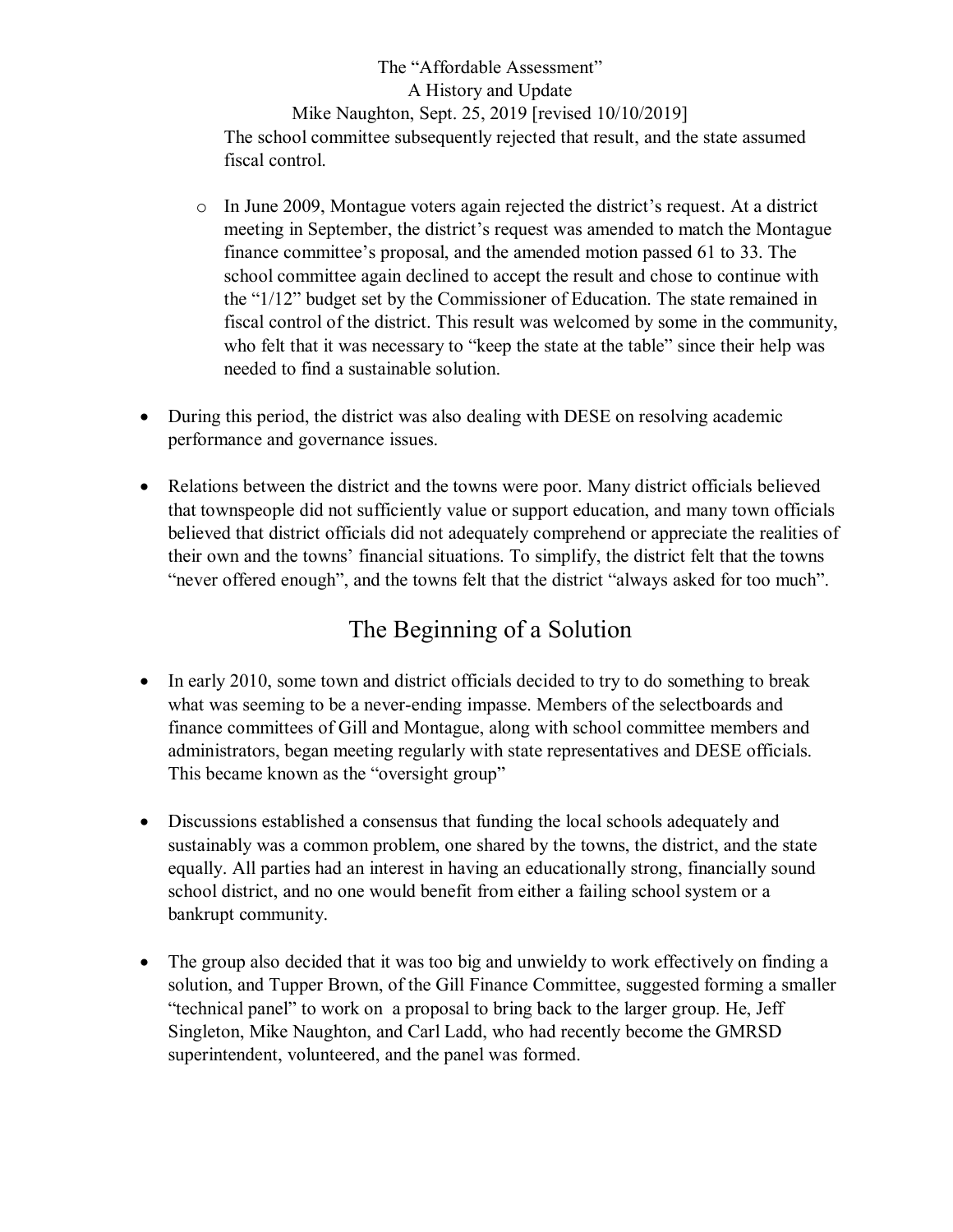## The "Affordable Assessment" A History and Update Mike Naughton, Sept. 25, 2019 [revised 10/10/2019] The "Affordable Assessment" Idea Had Been Developing

- In 2008, around the time that Jeff Singleton was producing his five year plan, the Montague finance committee (of which he was a member) began discussing how to be more proactive in making assessment recommendations. Members felt that the existing situation was too reactive: the district proposed an assessment, and the towns voted it up or down. In recent years, there had been claims that the requests had been "unfair", which raised the question of how one might define "fair".
- Various ideas were proposed, including the suggestion that the towns should guarantee the district a certain annual percentage increase in the assessment. That worried some, however, because insulating the district assessment from a downturn in town revenues might cause big problems for the municipal budget. Another idea was to base assessment recommendations on perceptions of the district's needs, but that caused some concern that town officials might be usurping the role of the school committee.
- In the end, there was general agreement that the best option was to link the assessment recommendation to the town's ability to pay, as measured by the amount of money available for the town's budget. This consisted mostly of revenues, such as the net tax levy, state aid, and local receipts, but it also included the free cash that was used to balance the budget. The basic principle was that if the town had funds available, that were not already earmarked for some other purpose, it should share them willingly with the district, but it should allow the district to decide how best to use them.
- By June, 2010, it was agreed to allocate 48.5% of the town's available funds. It was also agreed that the debt assessment, as it was funded in Montague by Prop 2½ exclusions, should be treated separately. 48.5% was chosen as it was about what Montague had been willing to pay in recent years.

## A Solution Was Proposed

- The technical panel adopted the concept of affordable assessments, using Montague's calculations, and used it as a starting point. During the spring and summer of 2010, it developed and tested various scenarios, hoping to find one that showed how the affordable assessments could sustainably fund the school district.
- As part of his fiscal analyses, Jeff Singleton had created a spreadsheet that demonstrated how proceeding on the current course would lead to financial disaster. It became known as "Table A", and the technical panel started calling proposed alternatives "Table B".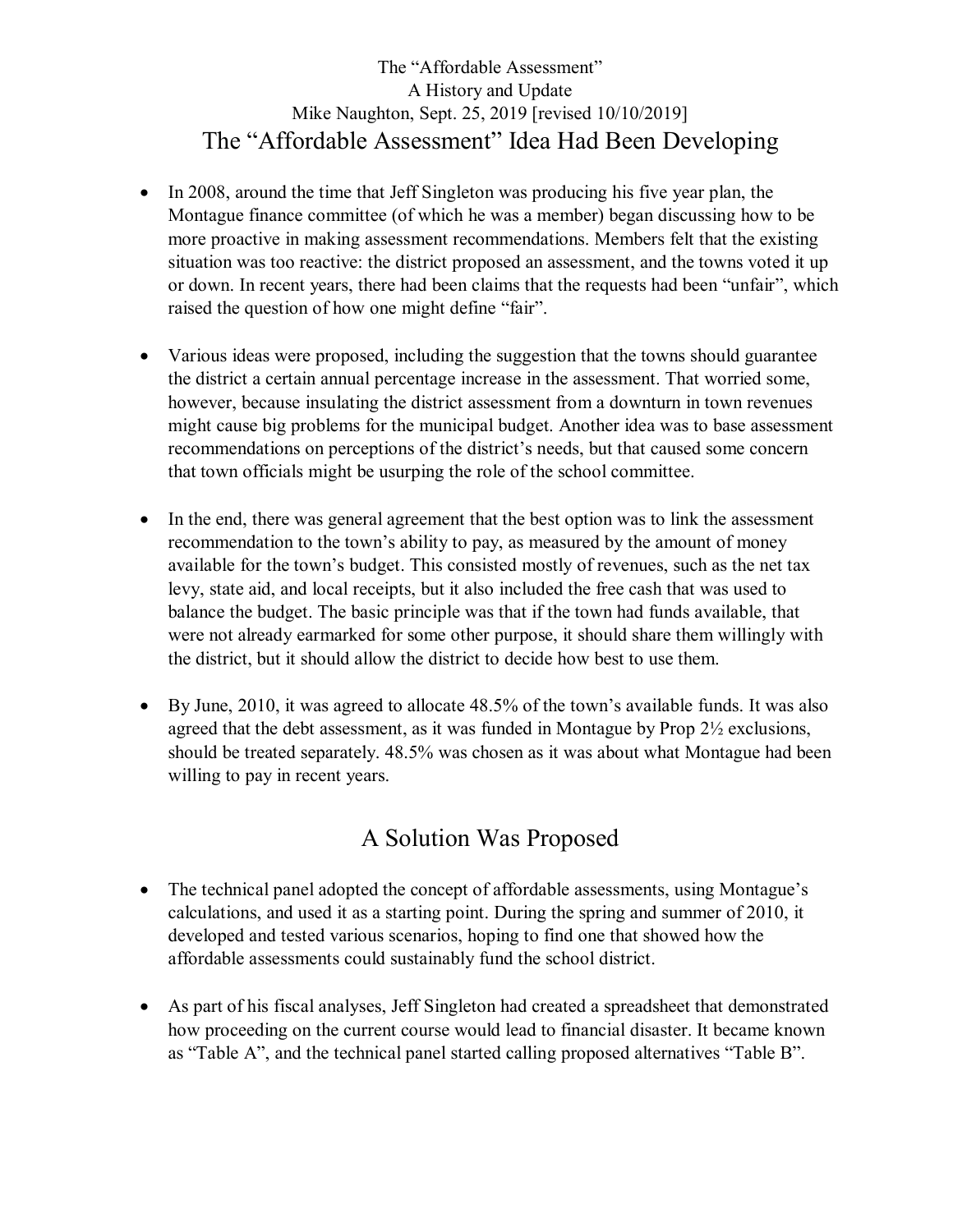## The "Affordable Assessment" A History and Update Mike Naughton, Sept. 25, 2019 [revised 10/10/2019]

- In June, 2010, Montague voters again rejected the district's assessment request, adopting instead a lower proposal recommended by the selectboard and finance committee
- In late summer, 2010, Supt. Ladd proposed a breakthrough solution to the technical panel. It had two basic components:
	- o The district would accept the FY11 budget implied by Montague's town meeting vote, and it would level-fund that budget for FY12. For the following three years, the district budget would increase by 2.50%.
	- o During that five-year period, the towns would agree to provide the assessments necessary to meet those budgets. That was projected to mean contributions above the "affordable assessment" level during the first four years. In the last year, FY15, the affordable assessment was projected to be adequate, and subsequent years began showing surpluses.
- The technical panel created a Table B that showed this proposal. It met the approval of town officials, who were willing to keep using reserves over the short term because there was an end in sight, and it was accepted (though not without some objection) by the school committee.
	- o It should be noted that Gill officials accepted the idea that Montague would be the driver on determining the affordable assessment amount, which considerably simplified the process. They did, however, reserve the right to go their own way in the future if Montague's process no longer seemed to be working for Gill.
- At a district meeting on Nov. 18, 2010, town and district officials presented a united proposal, and the voters approved it unanimously.

## The Compact

- Along with developing financial scenarios, the technical panel had also worked on a document that would provide a framework for the future. Table B showed a possible path to financial sustainability, but by itself it did not commit anyone to anything. The panel felt that it was important to codify the assumptions and commitments underlying Table B, and to secure the agreement of the various parties involved.
- In the end, members of the town selectboards and finance committees, along with school district officials, signed the Compact. State representatives and DESE officials declined to do so, but sent letters endorsing it.
- Generally, the main points of the Compact are: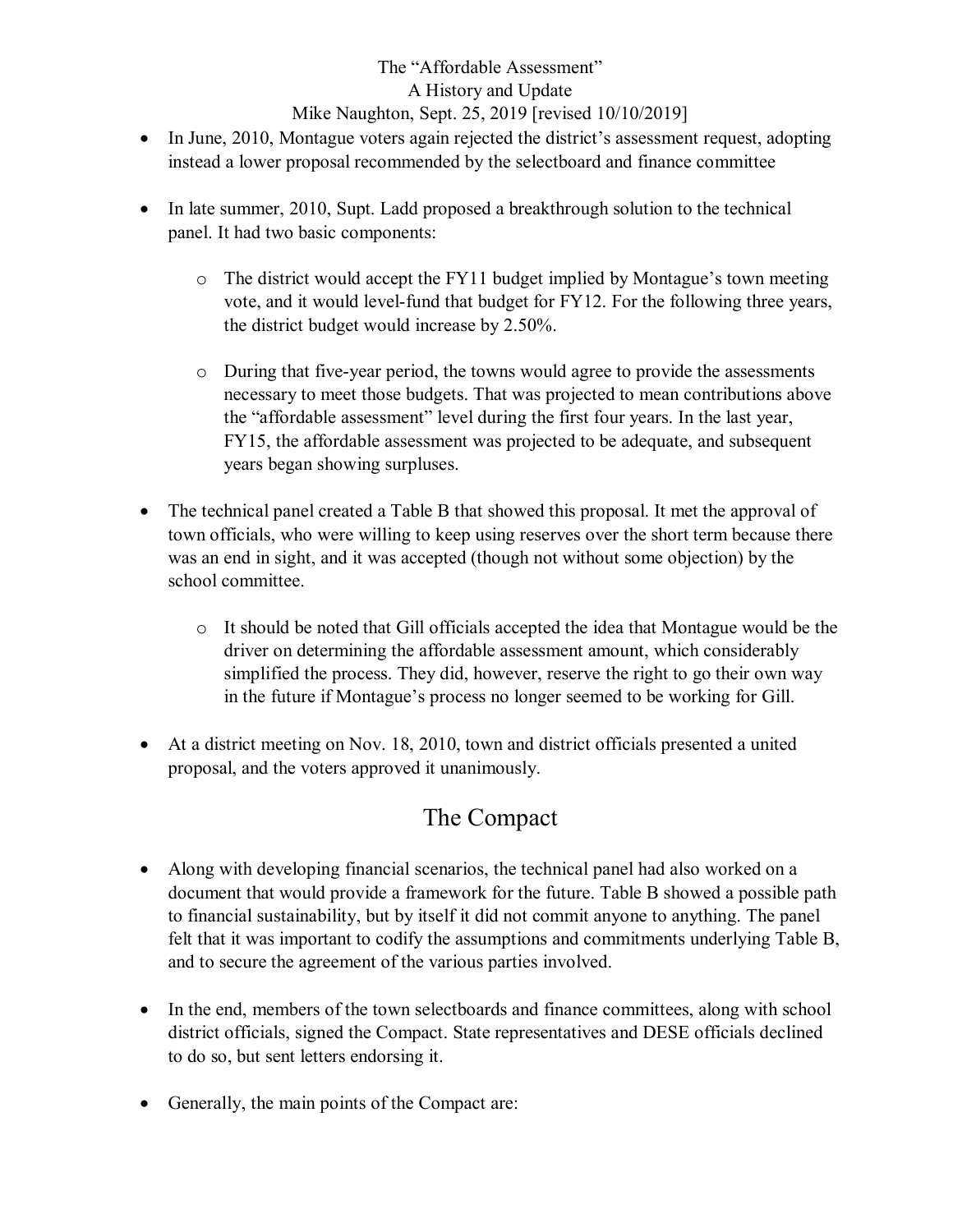### The "Affordable Assessment" A History and Update Mike Naughton, Sept. 25, 2019 [revised 10/10/2019]

- $\circ$  Providing a sustainable environment for the education of our children is a shared responsibility.
- o Table B is accepted as a plan for fiscal sustainability, and the parties therefore agree that:
	- The towns will provide an "affordable" assessment that increases by approximately 3% per year, and they further agree to provide additional monies through FY14.
	- A 3% annual increase in Chapter 70 is necessary, and state officials will work to provide it.
	- $\blacksquare$  The school district will work to limit the growth of its expenditures to 0% in FY12 and 2.50% annually after that.
- o Any party may propose changes if they feel that assumptions are no longer valid or core projections are no longer realistic. All parties will work together to try to find consensus on viable revisions.
- $\bullet$  But see also 5, and 7.

# How Has It Worked? (Opinions)

- Overall, it seems to have worked fairly well. Although reality has not followed Table B, GMRSD has tried hard to align its assessment requests with Montague's affordable assessments, and school assessments have been approved by town meetings with relatively little debate. This may be the more remarkable because the district has seen two new superintendents and two new business managers since the Compact was adopted.
- Perhaps the biggest disappointment is that Chapter 70 aid has not been anywhere close to projected levels. This is mainly due to the fact that the district's foundation enrollment declined after FY11, so its Chapter 70 has been level-funded (what the state euphemistically calls "held harmless"), with only minor per capita increases annually. Happily, a recent slowing of that decline, along with long overdue changes to the foundation budget formula, have begun to change that.
	- o Over the years, there has been a lot of learning on the local level about how the foundation budget formula and the Chapter 70 aid work. Several areas have received particular attention: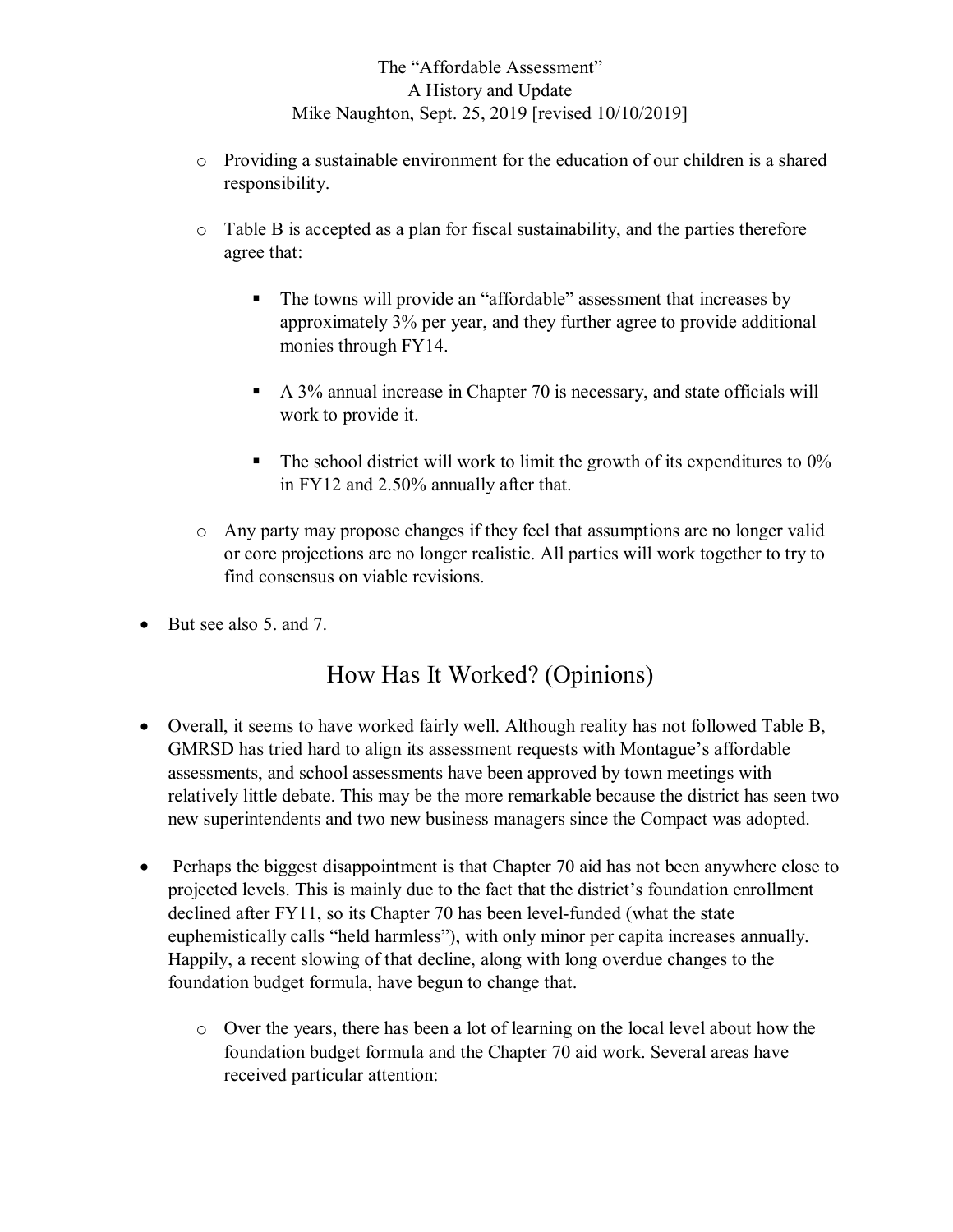The "Affordable Assessment" A History and Update Mike Naughton, Sept. 25, 2019 [revised 10/10/2019]

- The fact that the foundation budget formula is outdated and does not adequately provide for current costs in some areas is a challenge for many districts.
- The fact that the foundation budget formula is based on enrollment means that districts that experience declining enrollment are penalized.
- The fact that the foundation budget formula assumes a standard school size penalizes low-density districts that have smaller schools.
- The way the 82.5% "cap" on local contributions shifts state aid away from poorer towns by increasing their required contributions.

There are ongoing efforts to work with our legislators to address these issues.

- On the plus side, the towns' affordable assessments have increased faster than projected, which has helped to make up for the lack of state funding. The district has occasionally had to ask for more, and the towns have approved, but overall district requests have been pretty close to the affordable number.
- And, perhaps most importantly, the district has worked extremely hard to control increases in its expenses.

The following charts and graphs provide more detail on the past decade.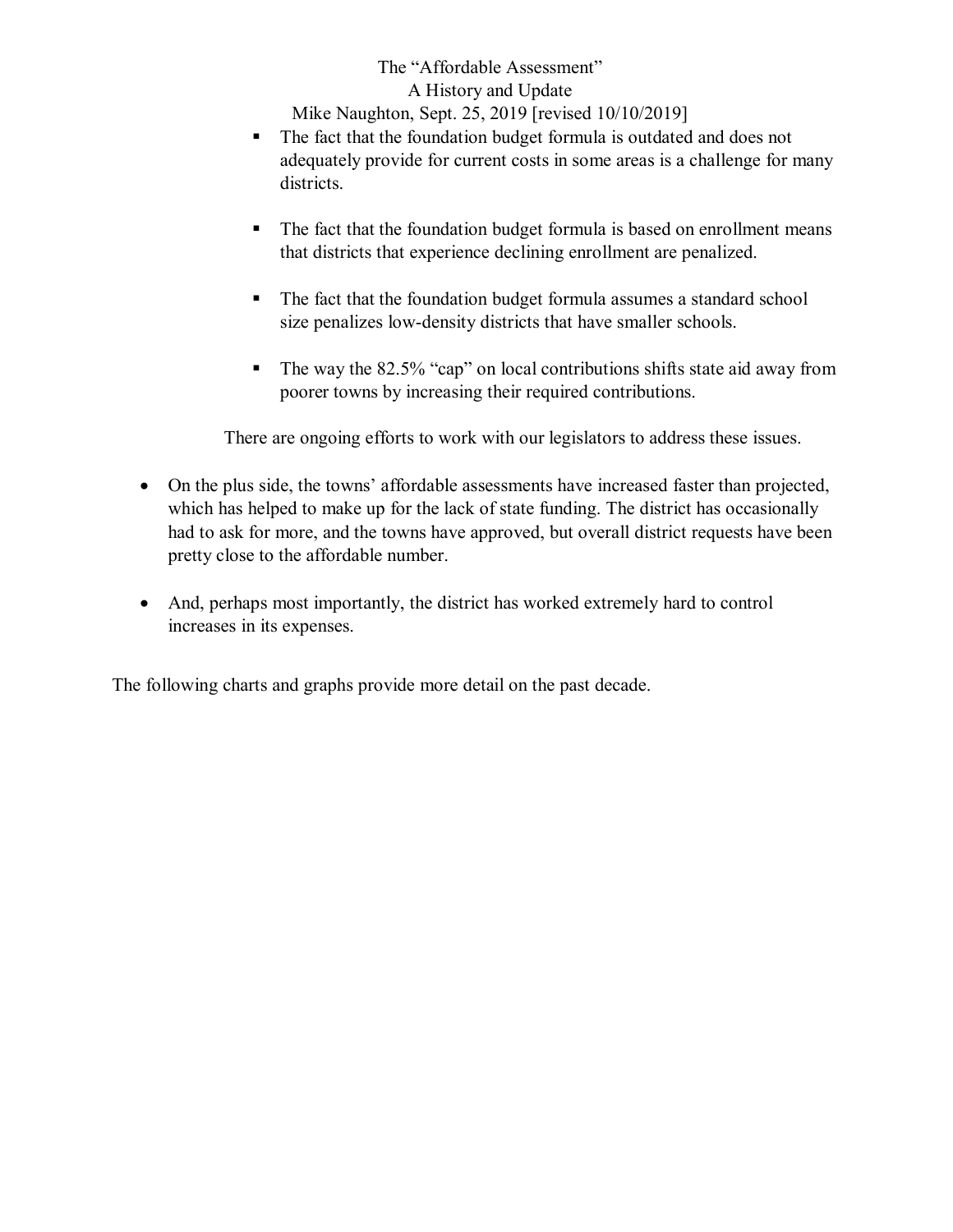#### Revenue and Budget Projections

#### **Table B**

#### **Plan for Fiscal Stability dated October 15, 2010**

| Chapter 70<br><b>Transportation</b>                                      | <b>FY10</b> | <b>FY 11</b><br>$(4.00\%)$  | FY 12<br>2.00%             | FY13<br>3.00%               | <b>FY14</b><br>3.00%       | <b>FY15</b><br>3.00%  |  |
|--------------------------------------------------------------------------|-------------|-----------------------------|----------------------------|-----------------------------|----------------------------|-----------------------|--|
| <b>GMRSD</b><br><b>Stabilization</b><br>E & D                            |             | Level<br>203,339<br>586,596 | 0.00%<br>85,000<br>400,000 | 2.50%<br>120,000<br>250,000 | 2.50%<br>55,000<br>200,000 | 2.50%<br>200,000      |  |
| Chapter 70 aid                                                           | 6,304,363   | 5,936,062                   | 6,054,783                  | 6,236,427                   | 6,423,520                  | 6,616,225             |  |
| Erving 4% Increase                                                       | 528,704     | 530,000                     | 551,200                    | 573,248                     | 596,178                    | 620,025               |  |
| Charter reimbursement<br>Build Budgeets on \$100,000                     | 185,349     | 157,482                     | 100,000                    | 100,000                     | 100,000                    | 100,000               |  |
| Investments                                                              | 20,000      | 20,000                      | 20,000                     | 20,000                      | 20,000                     | 20,000                |  |
| Medicaid                                                                 | 223,374     | 223,374                     | 223,000                    | 223,000                     | 223,000                    | 223,000               |  |
| Fees and Other                                                           | 10,000      | 0                           | 10,000                     | 10,000                      | 10,000                     | 10,000                |  |
| Transportation<br>(Slow increase to approx 70%)                          | 181,598     | 180,802                     | 200,000                    | 230,000                     | 260,000                    | 280,000               |  |
| Subtotal                                                                 | 7,453,388   | 7,047,720                   | 7,158,983                  | 7,392,675                   | 7,632,697                  | 7,869,250             |  |
| Affordable Assessments (No debt)<br><b>Additional Town Contributions</b> |             | 8,366,058<br>203,339        | 8,559,588<br>85,000        | 8,844,563<br>120,000        | 9,136,587<br>55,000        | 9,435,835<br>0        |  |
| Total Revenue Without E and D<br>Revenue Increase Before E and D         |             | 15,617,117                  | 15,803,571<br>186,455      | 16,357,237<br>553,666       | 16,824,284<br>467,047      | 17,305,085<br>480,801 |  |
| <b>Excess and Deficiency</b>                                             |             | 586,596                     | 400,000                    | 250,000                     | 200,000                    | 200,000               |  |
| <b>Total Revenue With E and D</b><br>Revenue Increases With E and D      |             | 16,203,713                  | 16,203,571<br>$-141$       | 16,607,237<br>403,666       | 17,024,284<br>417,047      | 17,505,085<br>480,801 |  |
| <b>GMRSD Budget (less debt)</b>                                          |             | 16,203,713                  | 16,203,713                 | 16,608,806                  | 17,024,026                 | 17,449,627            |  |
| <b>Budget Increases</b>                                                  |             |                             | 0                          | 405,093                     | 415,220                    | 425,601               |  |
| <b>Total Gap (Revenue minus Budget)</b>                                  |             | $\pmb{0}$                   | $-142$                     | $-1,568$                    | 258                        | 55,459                |  |
| Gap between revenue and budget increases                                 |             |                             | $-141$                     | $-1,427$                    | 1,827                      | 55,200                |  |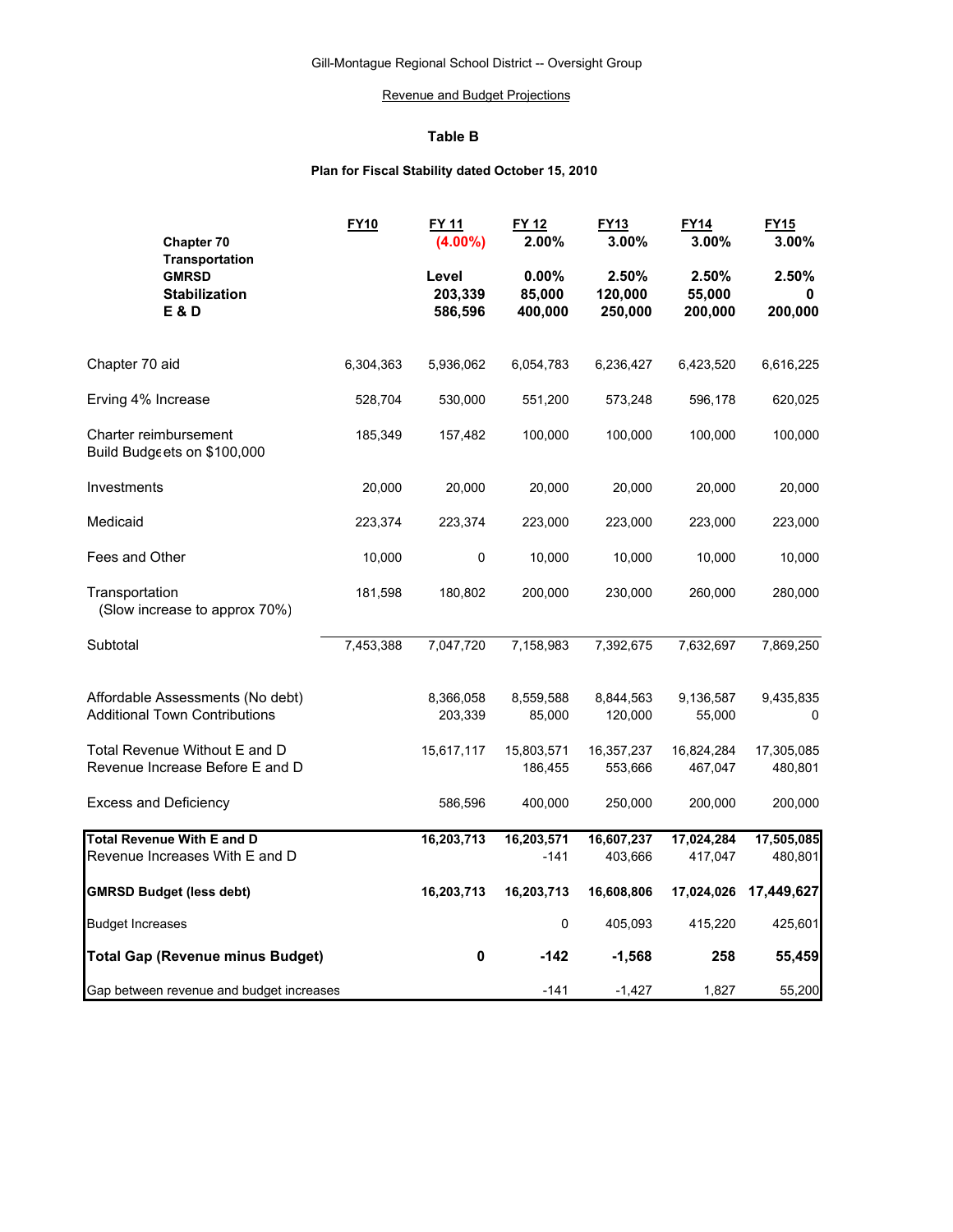# The "Affordable Assessment"A History and Update Mike Naughton, Sept. 25, 2019 [updated 10/10/2019] **Updated Figures**

|                                   |                              |                                      | <b>FY 11</b>            | <b>FY 12</b>         | <b>FY13</b>          | <b>FY14</b>          | <b>FY15</b>          | <b>FY16</b>          | <b>FY17</b>          | <b>FY18</b>          | <b>FY19</b>          | <b>FY20</b>           |
|-----------------------------------|------------------------------|--------------------------------------|-------------------------|----------------------|----------------------|----------------------|----------------------|----------------------|----------------------|----------------------|----------------------|-----------------------|
|                                   | <b>Projections vs Actual</b> |                                      |                         |                      |                      |                      |                      |                      |                      |                      |                      |                       |
|                                   | Projections Chapter 70 aid   |                                      | 5,936,062               | 6,054,783            | 6,236,426            | 6,423,519            | 6,616,225            | 6,814,712            | 7,019,153            | 7,229,728            | 7,446,620            | 7,670,019             |
| Actuals                           | Chapter 70 aid               |                                      | $(4.00\%)$<br>5,936,062 | 2.00%<br>5,967,929   | 3.00%<br>6,010,369   | 3.00%<br>6,037,994   | 3.00%<br>6,065,444   | 3.00%<br>6,092,669   | 3.00%<br>6,152,674   | 3.00%<br>6,185,014   | 3.00%<br>6,217,984   | 3.00%<br>6,568,729    |
|                                   |                              |                                      |                         | 0.54%                | 0.71%                | 0.46%                | 0.45%                | 0.45%                | 0.98%                | 0.53%                | 0.53%                | 5.64%                 |
| Projections Assessments (No debt) |                              | 8,569,397                            | 8,762,210<br>2.25%      | 8,964,563<br>2.31%   | 9,191,587<br>2.53%   | 9,435,835<br>2.66%   | 9,718,910<br>3.00%   | 10,010,477<br>3.00%  | 10,310,791<br>3.00%  | 10,620,115<br>3.00%  | 10,938,718<br>3.00%  |                       |
| Actuals                           | Assessments (No debt)        |                                      | 8,569,397               | 8,762,210            | 9,060,182            | 9,238,895            | 9,591,141            | 9,927,145            | 10,293,621           | 10,772,099           | 11,232,240           | 11,669,848            |
|                                   |                              |                                      |                         | 2.25%                | 3.40%                | 1.97%                | 3.81%                | 3.50%                | 3.69%                | 4.65%                | 4.27%                | 3.90%                 |
|                                   |                              | Projections GMRSD Budget (less debt) | 16,203,713              | 16,203,713<br>0.00%  | 16,608,806<br>2.50%  | 17,024,026<br>2.50%  | 17,449,627<br>2.50%  | 17,885,868<br>2.50%  | 18,333,015<br>2.50%  | 18,791,340<br>2.50%  | 19,261,124<br>2.50%  | 19,742,652<br>2.50%   |
| Actuals                           |                              | <b>GMRSD Budget (less debt)</b>      | 16,203,713              | 16,224,974           | 16,369,160           | 16,769,888           | 17,328,068           | 18.191,554           | 18,611,410           | 18,959,172           | 18,976,254           | 19,729,974            |
|                                   |                              |                                      |                         | 0.13%                | 0.89%                | 2.45%                | 3.33%                | 4.98%                | 2.31%                | 1.87%                | 0.09%                | 3.97%                 |
|                                   |                              |                                      |                         |                      |                      |                      |                      |                      |                      |                      |                      |                       |
| <b>Enrollment</b>                 |                              |                                      |                         |                      |                      |                      |                      |                      |                      |                      |                      |                       |
|                                   | Foundation                   | Gill                                 | 170                     | 162                  | 161                  | 165                  | 151                  | 159                  | 162                  | 153                  | 149                  | 132                   |
|                                   |                              |                                      | 15.21%<br>948           | 14.50%<br>955        | 15.17%<br>900        | 14.93%<br>940        | 13.75%<br>947        | 14.60%<br>930        | 14.85%<br>929        | 14.19%<br>925        | 13.56%<br>950        | 12.31%<br>940         |
|                                   |                              | Montague                             | 84.79%                  | 85.50%               | 84.83%               | 85.07%               | 86.25%               | 85.40%               | 85.15%               | 85.81%               | 86.44%               | 87.69%                |
|                                   |                              | Total                                | 1,118                   | 1,117                | 1,061                | 1,105                | 1,098                | 1,089                | 1,091                | 1,078                | 1,099                | 1,072                 |
|                                   | Attending                    | Gill                                 |                         | 133                  | 120                  | 124                  | 109                  | 115                  | 113                  | 105                  | 95                   | 91                    |
|                                   |                              |                                      |                         | 14.94%               | 14.44%               | 13.98%               | 12.60%               | 13.94%               | 14.16%               | 13.17%               | 11.77%               | 11.64%                |
|                                   |                              | Montague                             |                         | 757<br>85.06%        | 711<br>85.56%        | 763<br>86.02%        | 756<br>87.40%        | 710<br>86.06%        | 685<br>85.84%        | 692<br>86.83%        | 712<br>88.23%        | 691<br>88.36%         |
|                                   |                              | Total                                |                         | 890                  | 831                  | 887                  | 865                  | 825                  | 798                  | 797                  | 807                  | 782                   |
|                                   |                              |                                      |                         |                      |                      |                      |                      |                      |                      |                      |                      |                       |
|                                   | <b>Montague Assessments</b>  |                                      |                         |                      |                      |                      |                      |                      |                      |                      |                      |                       |
|                                   | Affordable (no debt)<br>debt |                                      | 7,051,750<br>178,577    | 7,295,125<br>183,715 | 7,518,664<br>177,758 | 7,779,023<br>145,918 | 8,151,978<br>143,645 | 8,360,271<br>137,227 | 8,732,136<br>133,485 | 9,155,656<br>200,904 | 9,612,618<br>198,542 | 10,036,290<br>193,916 |
|                                   | Total                        |                                      | 7,230,327               | 7,478,840            | 7,696,422            | 7,924,941            | 8,295,623            | 8,497,498            | 8,865,621            | 9,356,560            | 9,811,160            | 10,230,206            |
|                                   | Actual assessments           |                                      | 7,401,608               | 7,576,183            | 7,850,604            | 7,965,557            | 8,293,458            | 8,498,343            | 8,852,114            | 9,356,560            | 9,811,160            | 10,229,737            |
| <b>Difference</b>                 |                              | 171,281                              | 97,343                  | 154,182              | 40,616               | (2, 165)             | 845                  | (13,507)             | 0                    | $\Omega$             | (469)                |                       |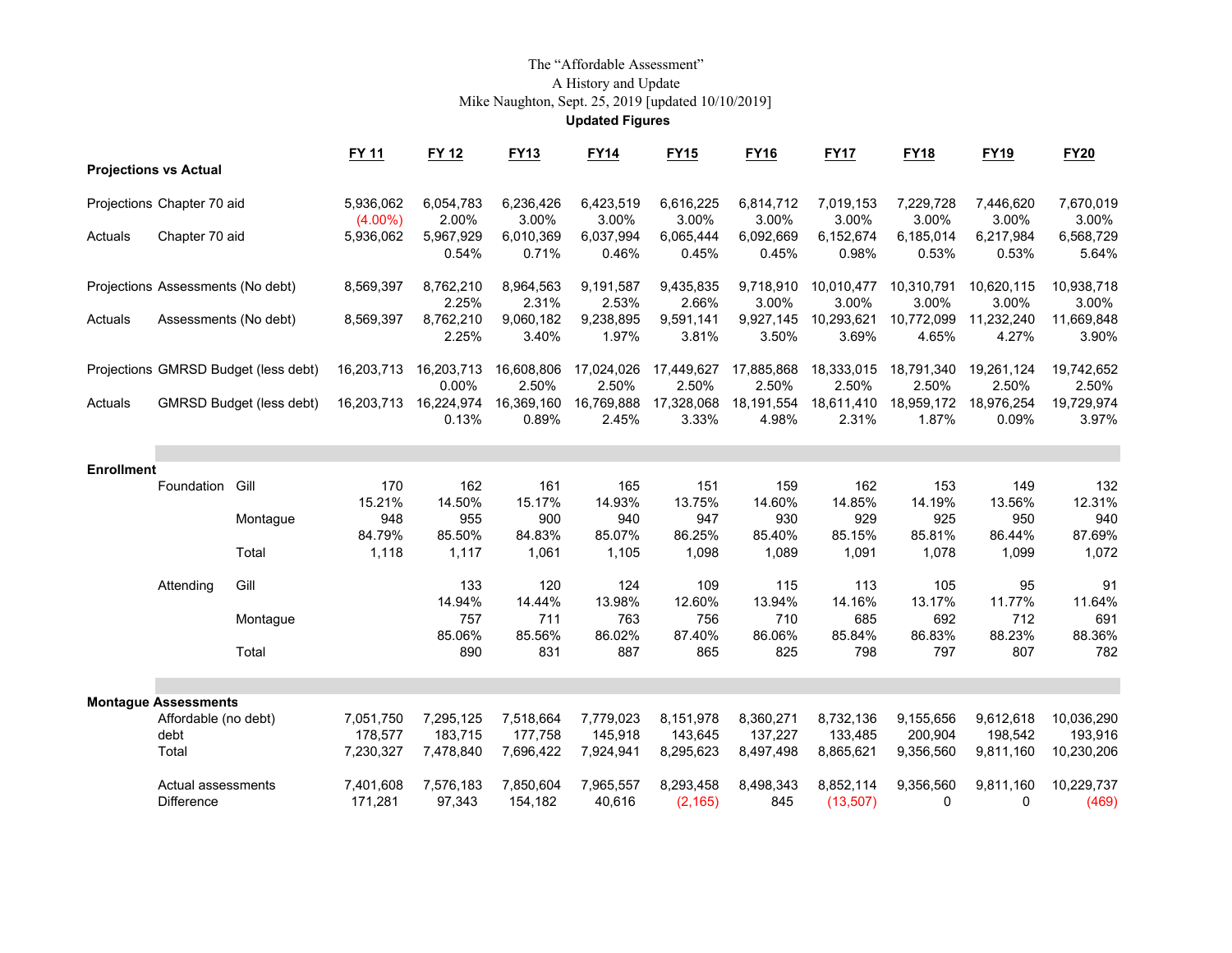The "Affordable Assessment" A History and Update Mike Naughton, Sept. 25, 2019 [updated 10/10/2019]



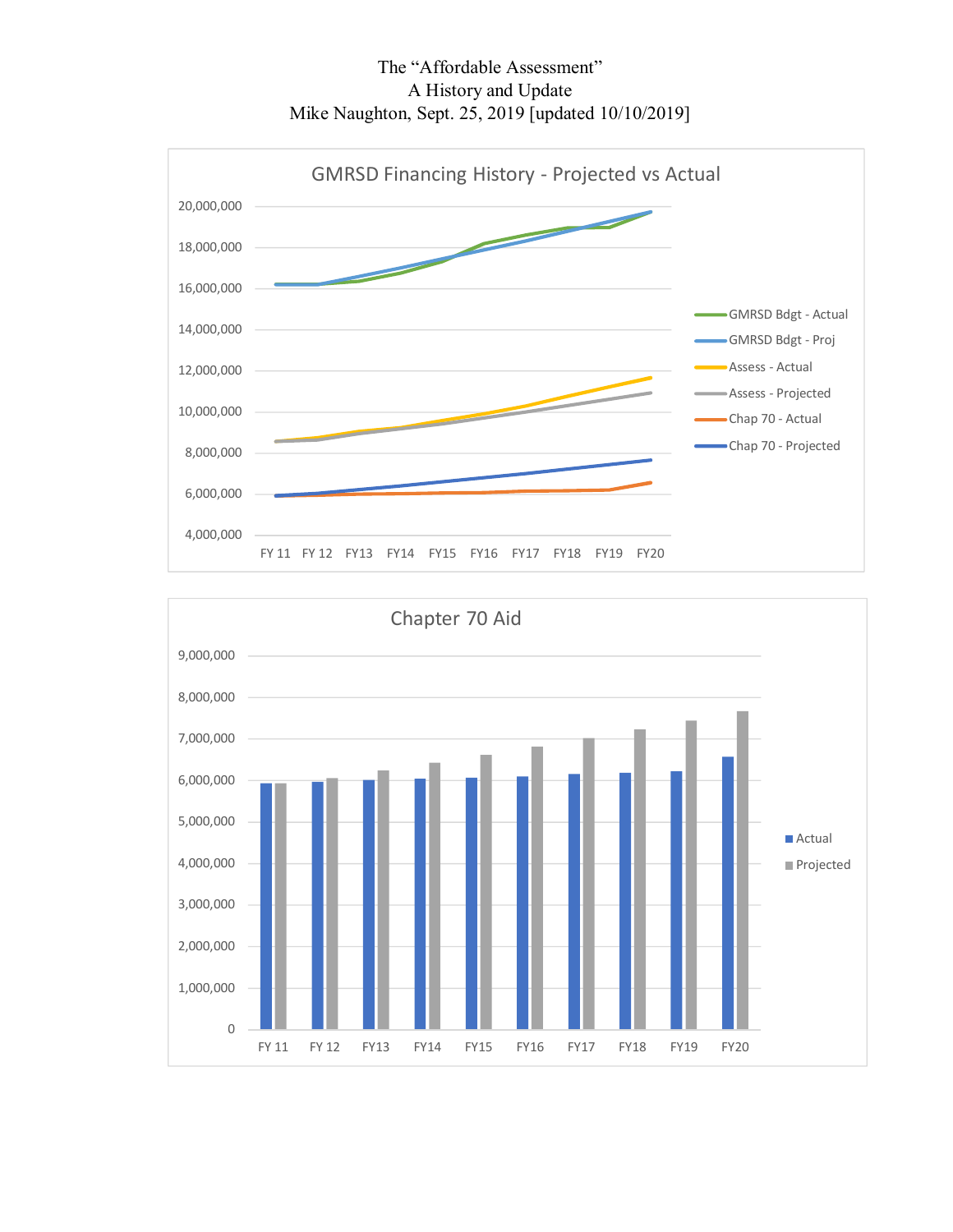The "Affordable Assessment" A History and Update Mike Naughton, Sept. 25, 2019 [updated 10/10/2019]